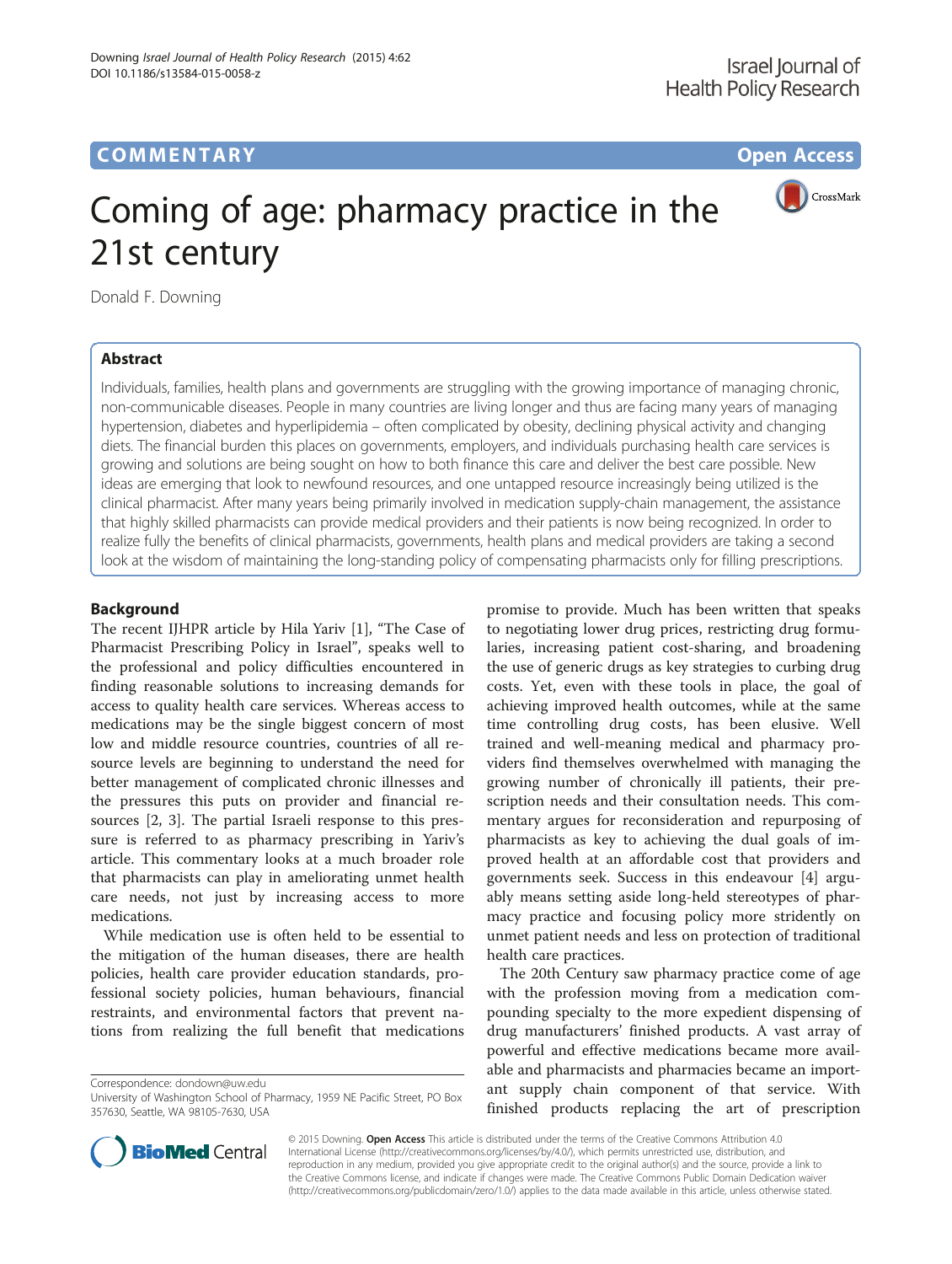compounding, pharmacists found that they were able to spend important time with their patients and they frequently became a first-stop trusted medication-use patient advisor and confidant. As time passed, however, pharmacists faced increasing demands to process more and more prescriptions and decreasing time to spend with patients. The lucrative business of dispensing large quantities of prescriptions generated significant revenues, and immense pharmacy chains developed, largely run by non-pharmacist shareholders. Drug manufacturers worked hard to influence medical providers to write more prescriptions for their products and influenced pharmacies to stock and dispense more of their products. As with pharmacists, medical providers found themselves pressured to see more patients in less time and financially were discouraged from spending as much time with their patients as they would have wanted. It was increasingly more expedient to send a patient out of the exam room with a new prescription than to take uncompensated time to coach patients on wellnessimproving behaviours.

## The medical-pharmaceutical complex

This prescription pipeline, sometimes referred in part as a Medical-Pharmaceutical Complex, has influenced medical providers to prescribe more and newer medications and pharmacists to stock and dispense them. The prescription pipeline has served a number of purposes, not the least of which being the improved chances of drug manufacturers to see of a positive return on product development costs. Direct to consumer advertising (DTCA) by drug manufactures, where allowed, brings even more pressure to bear on medical and pharmacy providers to produce and fill more prescriptions. On November 17, 2015, the American Medical Association adopted policy that called for a ban on DTCA. According to AMA Board Chair-elect Patrice A. Harris, M.D., M.A., "Direct-to consumer advertising also inflates demand for new and more expensive drugs, even when these drugs may not be appropriate [\[5](#page-2-0)]." Drug formulary committees for health systems and health insurance plans are also heavily lobbied to add new and often more expensive medications to their formularies. While a medication access pipeline is important to patient care, proper drug therapy decisions must be evidence based and coordinated between all members of the health care team.

## Medication management

We would all agree that having access to essential medications is a good thing. This said, it must be also argued that while medication access is good, it is not nearly enough. Access must be to the most clinically appropriate medication, not just to medications that have been

marketed most successfully [[6\]](#page-2-0). Medications that are medically unnecessary; that are not sustainably affordable; that are dosed incorrectly; that are ineffective; that are not coordinated between providers; or that generate polypharmacy regimens that are too complex for patients to reasonably adhere to - all contribute to poor outcomes and rising healthcare costs. The mismanagement of medications is causative rather than preventative for hospitalizations, especially for the chronically ill elderly. Because many chronically ill patients see more than one prescribing medical provider, patients are also exposed to a host of potential drug-drug conflicts and fragmented drug therapy. Governments and health plans continually address policies that would lower the cost of prescriptions, but rarely do they speak to the cost savings associated with policies that incentivize improved clinical medication management. One only needs to look into the medicine cabinets of geriatric patients to visualize the ubiquity and seriousness of this issue.

In the United States, where marketplace incentives are historically preferred over government price controls, pharmacists are increasingly being used as medication consultants and health-team medication managers. Pharmacists act as consults for both patients and providers. They help reduce medication errors and preventable adverse drug events. Pharmacists are being invited into clinic primary care and specialty care teams to help medical providers manage greater numbers of complex therapy patients. In order to support these services in Washington State, an Attorney General's informal opinion and recent legislation has confirmed that pharmacists must be contracted by health plans to provide post-diagnosis medication management and not just compensated for filling prescriptions [\[7](#page-3-0)].

For traditional dispensing pharmacies in the U.S., the fee-for-service incentives to fill prescriptions has been diminished by government and private health plans who have reduced prescription dispensing fees in their efforts lower drug expenditures [[8\]](#page-3-0). As a consequence, however, pharmacists find it increasing difficult to justify providing free clinical care and enough time with patients to help them sort out their medication issues. In fact, surveys show that reduced interaction time between a patient and a pharmacist has altered patient perspectives as to what a desirable pharmacy visit entails. In most cases patients express the opinion that a good pharmacy visit provides fast service, low cost drugs, and in some countries the provision of stay-in-your-automobile, drive-through lanes or mail-order drug delivery. In low resource countries most medications aren't dispensed by pharmacists at all. While these creative drug pipe-line innovations may be convenient to busy patients they are not likely to be conducive to well-managed medication use and decreased health costs.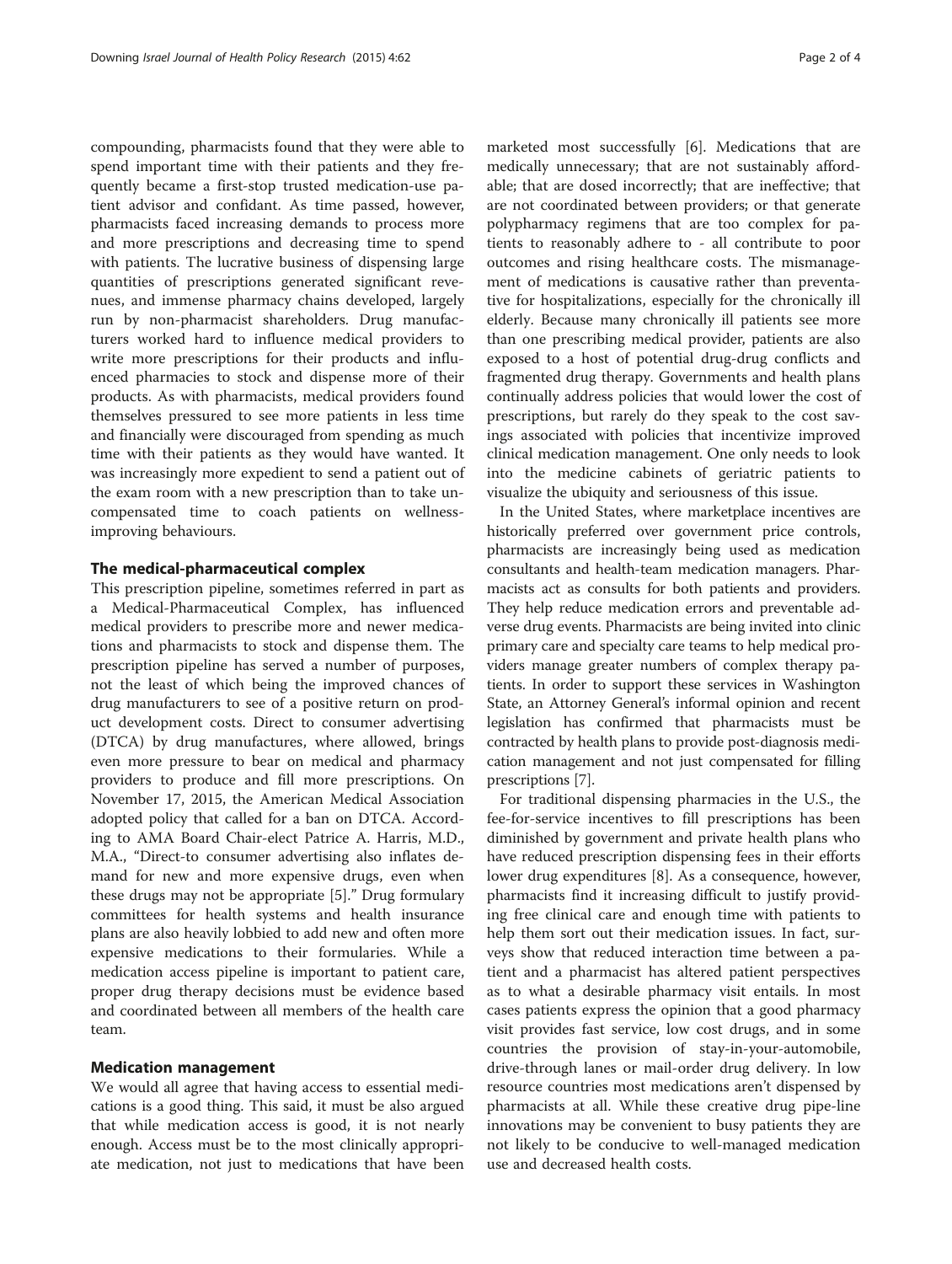## <span id="page-2-0"></span>Aligning incentives

Pharmacists graduating from colleges with clinical doctorates rightfully question why they are only compensated for filling prescriptions when their professional education is based on medication management services. These pharmacists are exquisitely suited and professionally obligated to work with patients and their medical providers to make sure that patients are only taking the medications that are clinically appropriate – often leading to a decision to reduce the patient's prescription load. Reducing a patient's prescription burden, however, reduces a pharmacist's income. The integrity of pharmacist decision-making is compromised by this longstanding health policy model and puts patients at greater financial and clinical risk. For governments who have and support public universities, their dollars used to support pharmacist education seem arguably misspent if that government's health policies only incentivize their pharmacy school graduates to sell more and more medications rather than using these experts to work with medical providers to make sure limited resources are spent on the most clinically and fiscally appropriate medications.

## A few models of pharmacy services

There are many models of patient-centric health care teams that include pharmacists as core team members. Many pharmacists, rather than dispensing medications, have patients who are referred to them after a diagnosis by a medical provider. Patients with chronic illnesses can be managed by pharmacists after the diagnosis has been made and thus free up medical providers to see the more acutely ill. Classically, pharmacists who run anticoagulation management services for medical clinics, find significantly more patients within INR goals and with fewer bleeding or clotting mishaps and hospitalizations [[9\]](#page-3-0). Not only does this service result in better clinical and financial outcomes, it frees medical providers for other care services. Pharmacists may be employed as a member of a medical clinic's clinical team or contracted externally. To be clear, medical providers still control final prescribing decisions and pharmacists are not competing for medical provider patients. Billable pharmacist services for medication management most commonly are predicated on formal referrals or on previously authorized written protocols for prevention-based services such as immunizations.

## Conclusion

As governments, private health plans and patients struggle with the financial burdens of managing chronic illnesses, new and innovative methods of care delivery need to be considered. The approach described in the commentary has gained significant momentum and makes use of an existing underutilized resource – clinical pharmacists. It does require a progressive and interprofessional program of pharmacy/medical education, greater coordination of care, and health policies that incentivize all members of the health care team to provide collaborative primary care. Pharmacy graduates with requisite clinical training are eager and able to help solve the time and financial constraints facing primary care providers trying to manage the unabated number of individuals who are chronically ill.

While one might expect strident medical opposition to these pharmacist services, I have been told by physicians who have practiced under these circumstances that they wish that this arrangement had been established earlier. Not only have they found that their work-life improved with a pharmacist on their team, but they also expect improvements in the health outcomes of their chronically ill patients. This benefits not only the patients but those physicians for whom improved quality of care and outcomes lead to improved medical provider payments rather than revenue reductions.

#### Competing interests

The author declares that he has no financial or personal competing interests.

#### Author information

Professor Don Downing is a clinical professor (Endowed Chair: Institute for Innovative Pharmacy Practice) at the University of Washington School of Pharmacy. He co-developed a pharmacist immunization training program and championed pharmacy law changes throughout the U.S. which resulted in nationwide adoption of pharmacist immunization services. Following this, Professor Downing co-developed pharmacist-initiated emergency contraception services in a number of states that dramatically improved access to emergency contraception. He has over 40 years of Native American healthcare services implementation experience and has done research and teaching in more than a dozen countries.

#### Commentary on

Yariv H: The case of Pharmacist Prescribing Policy in Israel. Isr J of Health Policy Res 2015, 4:49.

#### Funding sources

No funding was received for writing this commentary.

## Received: 26 November 2015 Accepted: 2 December 2015 Published online: 15 December 2015

#### References

- 1. Yariv H. The case of Pharmacist Prescribing Policy in Israel. Isr J of Health Policy Res. 2015;4:49.
- 2. Jin N. The Effects of Health System Reform on Access to Health Services and Medicines for Patients with Chronic Non-communicable Diseases in Hangzhou and Baoji, China. M.S. Ann Arbor: Duke University; 2014.
- 3. Agyei-Mensah S, Aikins A-G. Chronic Non-communicable Diseases in Ghana Multidisciplinary Perspectives. Oxford: Sub-Saharan Publishers; 2014.
- Jenkins A, Eckel SF. Analyzing methods for improved management of workflow in an outpatient pharmacy setting. (NOTE) (Report). Am J Health Syst Pharm. 2012;69(11):966.
- 5. AMA Calls for Ban on Direct to Consumer Advertising of Prescription Drugs and Medical Devices [[http://www.ama-assn.org/ama/pub/news/news/2015/](http://www.ama-assn.org/ama/pub/news/news/2015/2015-11-17-ban-consumer-prescription-drug-advertising.page) [2015-11-17-ban-consumer-prescription-drug-advertising.page](http://www.ama-assn.org/ama/pub/news/news/2015/2015-11-17-ban-consumer-prescription-drug-advertising.page)?]. Accessed 11/18/2015.
- 6. Holmes AH, Sharland M. The Chennai Declaration: Indias landmark national commitment to antibiotic stewardship demonstrates that truth alone triumphs. J Antimicrob Chemother. 2013;68(7):1453–4.